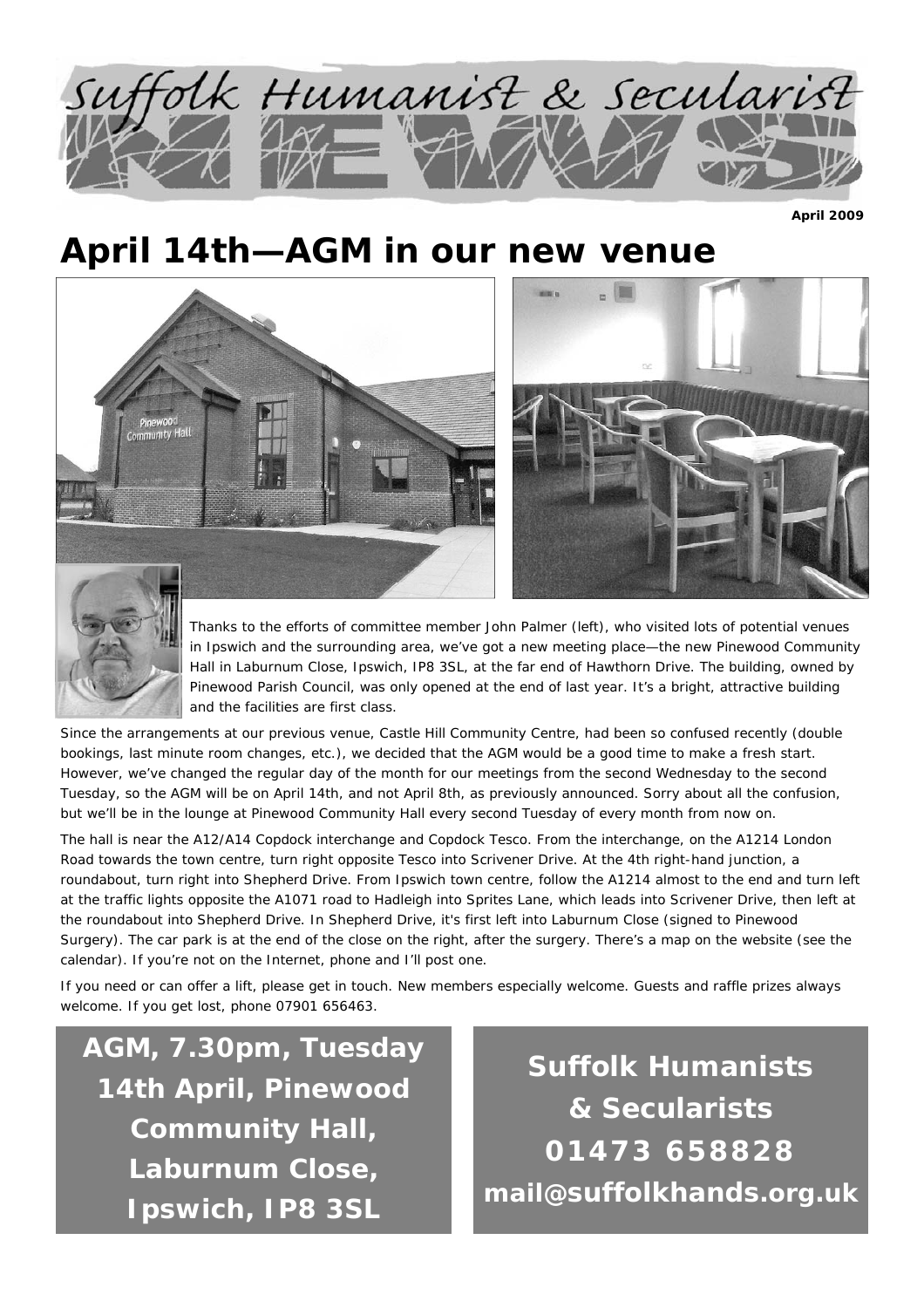#### **Agenda—AGM, 14th April 2009 Subscriptions**

- 1. Apologies.
- 2. Minutes of last AGM.
- 3. Matters arising.
- 4. Reports:

Chairperson. Secretary. PR, speaking & education. Ceremonies. Treasurer.

5. Election of committee: Chairperson. Vice-Chairperson. Secretary.

2 committee members.

Treasurer.

When the business part of the meeting is over, we'll be making plans for the coming year. Do you have an area of expertise you could tell us about? Can you suggest a topic you'd like us to cover, or a guest speaker you'd like us to invite? It's up to you what we do.

6. Motion:

The Suffolk Humanist & Secularist group subscription will be changed to a minimum of £10 per annum (see opposite).

7. AOB.

#### **Committee changes**

Last year, we elected David Mitchell as Chair, Richard Stock as Vice-Chair, me as Secretary, Louise Armstrong as Treasurer, and Andrew Morrison and John Palmer as committee members.

David isn't standing for re-election as Chair but is willing to be nominated for the role of committee member. Richard regrets that, due to work commitments, he no longer has time for the committee. I'm not standing for re-election as Secretary, but would be willing to take the Chair. Andrew's willing to be nominated for the Vice-Chair, and John is happy to continue as a committee member, taking on special projects (like the one he's just completed—looking for a new venue) as and when necessary. Denis Johnston is willing to be nominated for the Secretary's role.

If anyone would like to be considered for any of the officers' roles, or as a committee member, please let us know now or at the AGM—we'd especially like to hear from you if you're interested in organising social activities, such as the pub lunches.

Having been group secretary for most of the last 18 years, I'm very happy to hand over the job, but I'm still willing to publish our newsletter and maintain our website, with the help and support of my son Nathan, our webmaster. Contributions or ideas for both are always very welcome. *Margaret* 

We've had the same subscription rate, £5 per annum, for the last 18 years, since the group was founded in 1991. It's probably the lowest group subscription rate in the country. Our members have been generous with donations and we've collected money at every meeting from raffles and refreshments. However, although we're still solvent, our expenses have increased and the money doesn't go as far. Our treasurer has recommended increasing the minimum annual subscription to £10, which will mean that we'll have a healthy margin to cover all eventualities. We hope you'll agree that a £10 subscription would still be good value for money, and that our funds are put to good use, promoting Humanism and Secularism in Suffolk and N E Essex, while providing activities and newsletters for members.

The committee agrees that we should increase our subscription rate. New forms will be available at the AGM in anticipation of your approval.

We'd like to stress that £10 is a suggested minimum; we welcome anything you feel able to contribute above this minimum.

When you renew your membership, we'll ask you to do so by setting up a regular payment by standing order. If you've already set one up, you'll need another form to amend it. You can pay this way every year (or maybe every six months), and of course you're free to cancel this arrangement at any time. It simply means that if you want to keep receiving the benefits of membership, you don't have to do anything, and if you want to cancel your membership, you just phone or email us. It would make life much simpler for our treasurer while enabling us to plan ahead, and you won't have to fill in any more forms or write cheques. It's much easier all round, and the advantage to us is that every single penny of your subscription can go on campaigning, promotion and running an efficient group. Of course, you'll of course still be able to make a one-off annual payment if you prefer. It's up to you.

**Jan Schmidt** generously provides our refreshments as her donation to the group. Things should be a little easier at the new venue; the hall supplies hot water and mugs, so we don't need to take kettles and stuff. Members are encouraged to volunteer their help with the refreshments and to clear up afterwards.

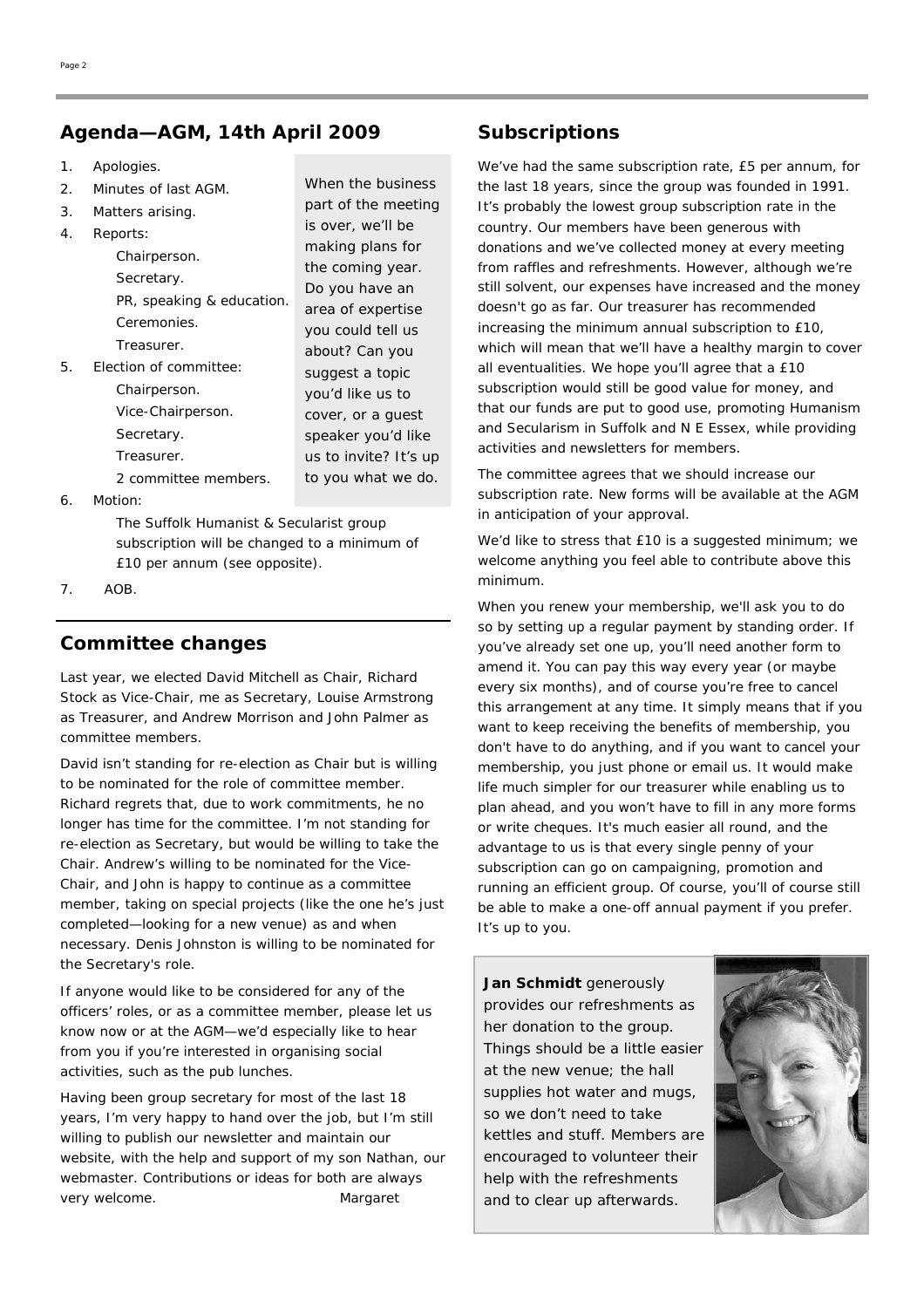#### **Annual reports**

As our newsletters detail all our activities over the course of the year, these will be brief summaries. Anyone who'd like to know more is welcome to look at our website or ask for printed copies of newsletters from the last 12 months. There'll be an opportunity to ask questions at the AGM.

#### **Chair—David Mitchell**

The year that started with being locked out of Castle Hill Community Centre for our last AGM, something that sadly proved the precursor to other accommodation problems at what had been our preferred meeting place for many years, ends at our shiny new venue, with the group in good shape and with more active members than ever before.

I'd like to express my thanks on behalf of all members to Margaret (secretary for the past year) for her never less than total commitment to the promotion of Humanism in Suffolk; to Louise for taking on the task of treasurer, to Richard in his role as vice-chairman and to John, whose dedication to finding our new meeting place was typical of everything he has contributed as a committee member over the past twelve months, and to Andrew who has also contributed time and effort over and above the call of duty. I must also thank Jan and Marie for their support and help in making our regular meetings so enjoyable. Cheese straws never tasted so good.

Because of heavy personal commitments, not the least of which is my wife's continuing ill health, I shall not be seeking re-election for another term as chairman but do offer myself as a candidate for the executive committee where I hope to be of some help in the drive to increase both our membership and our influence in the local community.

In the year of the 200th anniversary of the birth of Charles Darwin I truly feel we can all look forward in confidence.

#### **Secretary, PR, speaking, education, ceremonies— Margaret Nelson**

Membership has increased. Some came via the BHA, none (that I'm aware of) via the NSS, despite our name change, and some through local publicity. We had a double-page spread in the Evening Star and the East Anglian Daily Times last June, a piece in the Suffolk Free Press, and an article on the BBC Radio Suffolk website all of which were initiated by local journalists, not us.

I wasted a lot of time trying to sort out the bookings at Castle Hill since a change of staff resulted in chaos.

After our meeting last May, we agreed to stop meeting in Colchester as almost all the people who turned up there had travelled from Suffolk.

The committee met by phone using Community Network, a charity that provides cheap tele-conferencing for other charities and voluntary groups. Calls last up to an hour and half, from the comfort of home.

Our Darwin Day display (with leaflets) at Ipswich library attracted favourable comments from one of the librarians and at least one potential new member.

Three of us attended Suffolk Inter-Faith Resource forums over the year, and I led one on secularism.

I visited Thomas Wolsey special school to talk about Humanism and went to Kesgrave and Leiston High schools to talk about different topics, where I was disappointed to learn that most children knew nothing about Humanism, despite the new RE syllabus that was introduced in 2007.

At Suffolk SACRE (Standing Advisory Council for Religious Education), I initiated the provision of guidance for school visitors who contribute to RE. Among other things, it will prohibit proselytising. We've been working on the provision of guidance for teachers on dealing with Creationism and Intelligent Design in RE.

Demand for Suffolk Humanist ceremonies has been about the same, with David Mitchell doing most of the work as he's consistently available. Sophie Lovejoy has covered Colchester and Weeley crematoria. I've done very few funerals, for families who know me. Since becoming a member of the BHA ceremonies network, Michael Imison has charged the BHA rate, which differs from ours, we've discovered—though we can't confer about this. Since David, Sophie and I agreed that we must all charge the same fees and Michael couldn't commit himself to our terms, we regretfully had to part company.

#### **Website—Nathan Nelson**

I like numbers, so here are a few. In the last year, the SH&S website has had 15,436 visits, with 35,523 pages being read by people in 118 countries (including Sudan, Pakistan, Iran, Myanmar and China). Most people who found our website through search engines were looking for advice on funeral etiquette. 242 different websites also linked to us in the last year, including Humanist and other secular organisations, and blogs. The SH&S website now has over 1,000 pages, articles and other pieces of content.

I promise to continue developing and improving www.suffolkhands.org.uk if you promise to continue supporting the site with your comments, articles and feedback.

**The Treasurer's report and minutes of the 2008 AGM will be provided at the meeting**.